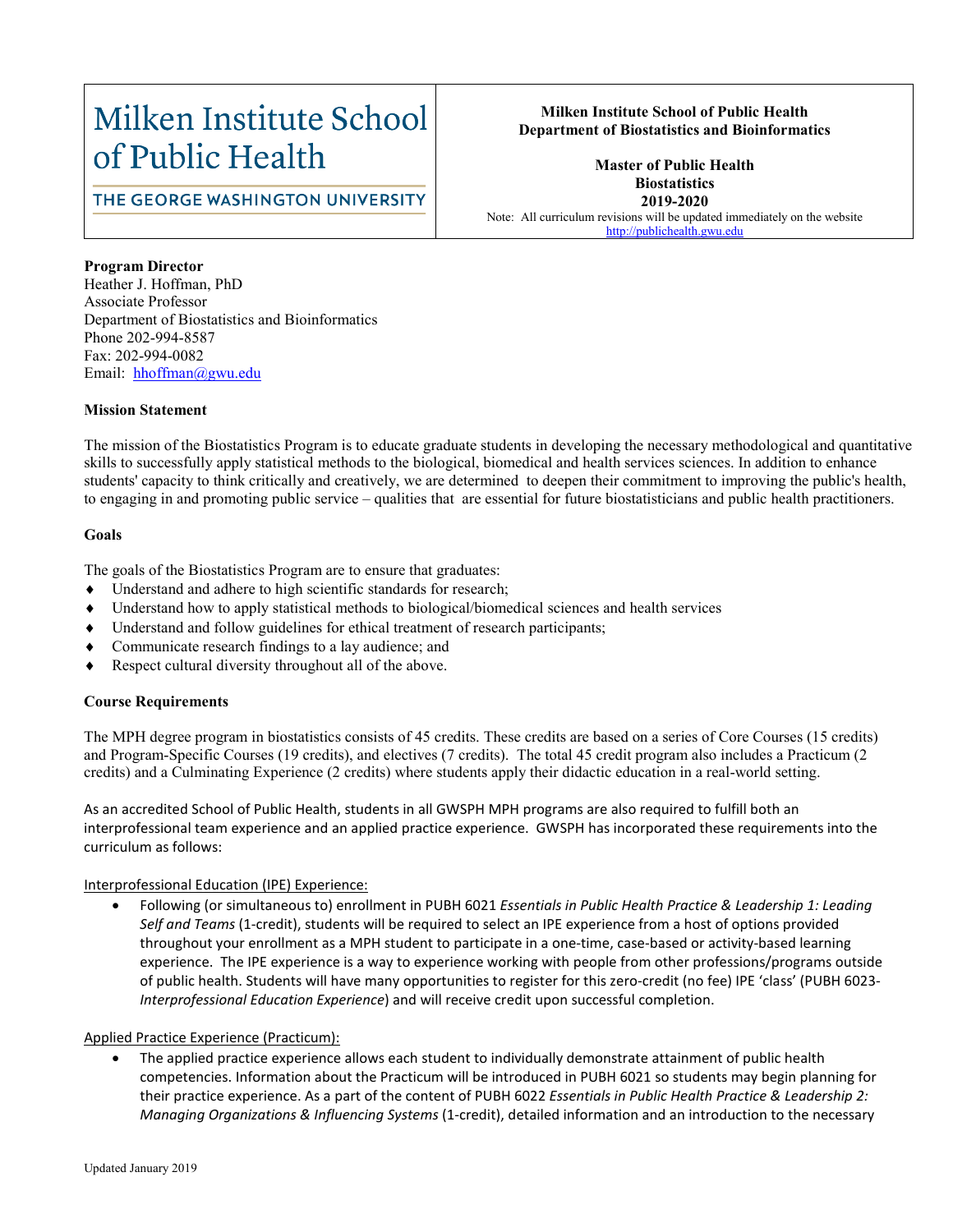tools will be provided. Students are required to fulfill all requirements of the 120 hour Practicum experience to receive credit for this PUBH 6022.

#### **Program Prerequisites**

All applicants to the MPH Biostatistics degree program must have completed two semesters of college level calculus through Calculus II with a grade of B or better to be considered for admission.

#### **Program-Specific Competencies**

The specialization in Biostatistics focuses on developing students' skills in the statistical analysis and interpretation of health research data. The following competencies were developed in concert with professors of biostatistics courses (at GWU as well as from other CEPH-accredited MPH programs), biostatistics textbooks, conversations with prospective employers likely to hire MPH-biostatistics graduates, and with experience teaching biostatistics courses to MPH students. ASPH Education Committee competencies were also consulted.

Upon completion of the MPH in Biostatistics, students will demonstrate functional competence to:

- Enumerate and apply the underlying principles and methods to design, plan, and conduct public health and biomedical studies including cohort, case control, cross-sectional, and clinical trials. Relevant courses: PUBH 6299\*, 6247, 6252, 6258, 6260, and 6015.
- Conduct data analysis and interpret the results from public health and biomedical studies including cohort, case control, cross-sectional, and clinical trials. Relevant courses: PUBH 6299\*, 6249, 6252, 6258, 6260, 6264, 6266, 6015.
- Manipulate various databases from large scale epidemiological studies and clinical trials studies using statistical software, e.g. SAS®. Relevant course: PUBH 6299\*, 6249, 6252, 6258, 6260, 6266, 6015.
- Use theoretical biostatistical concepts in an applied setting to identify the appropriate data analysis methods for public health and biomedical studies including cohort, case control, cross-sectional, and clinical trials. Relevant courses: PUBH 6249, 6258, 6260, 6264, 6266, 6015.
- Synthesize data and relevant literature and interpret findings from statistical analyses in a causal framework, in order to prepare manuscripts and make oral presentations for both professional and lay audiences. Relevant courses: PUBH 6299\*, 6249, 6252, 6258, 6260, 6264, 6266, 6015.
- Work as a member of a multidisciplinary research team and recognize and appropriately respond to ethical issues that arise in research. Relevant courses: PUBH 6299\*, 6247, 6249, 6252, 6258, 6260, 6266.
- Provide biostatistical advice as a member of a team of researchers engaged in a biomedical or epidemiological research project. Relevant courses: PUBH 6299\*, 6249, 6252, 6258, 6260, 6266, 6015.
- Apply biomedical and epidemiological concepts in identifying and describing the determinants and the distribution of disease in human populations which is the necessary background for successful participation in studies of health and disease. Relevant courses: PUBH 6247, 6252, 6015.
- Identify and assess patterns of emerging diseases to postulate hypotheses and to propose appropriate strategies in order to quantitatively evaluate the impact of health problems. Relevant courses: PUBH 6299\*, 6247, 6249, 6252, 6258, 6260, 6266, 6015
- Comprehend basic ethical and legal principles pertaining to the collection, maintenance, use and dissemination of biomedical and epidemiologic data. PUBH 6247, 6252, 6258, 6260, 6266, 6015

\*Selected biostatistics topics/electives including PUBH 6262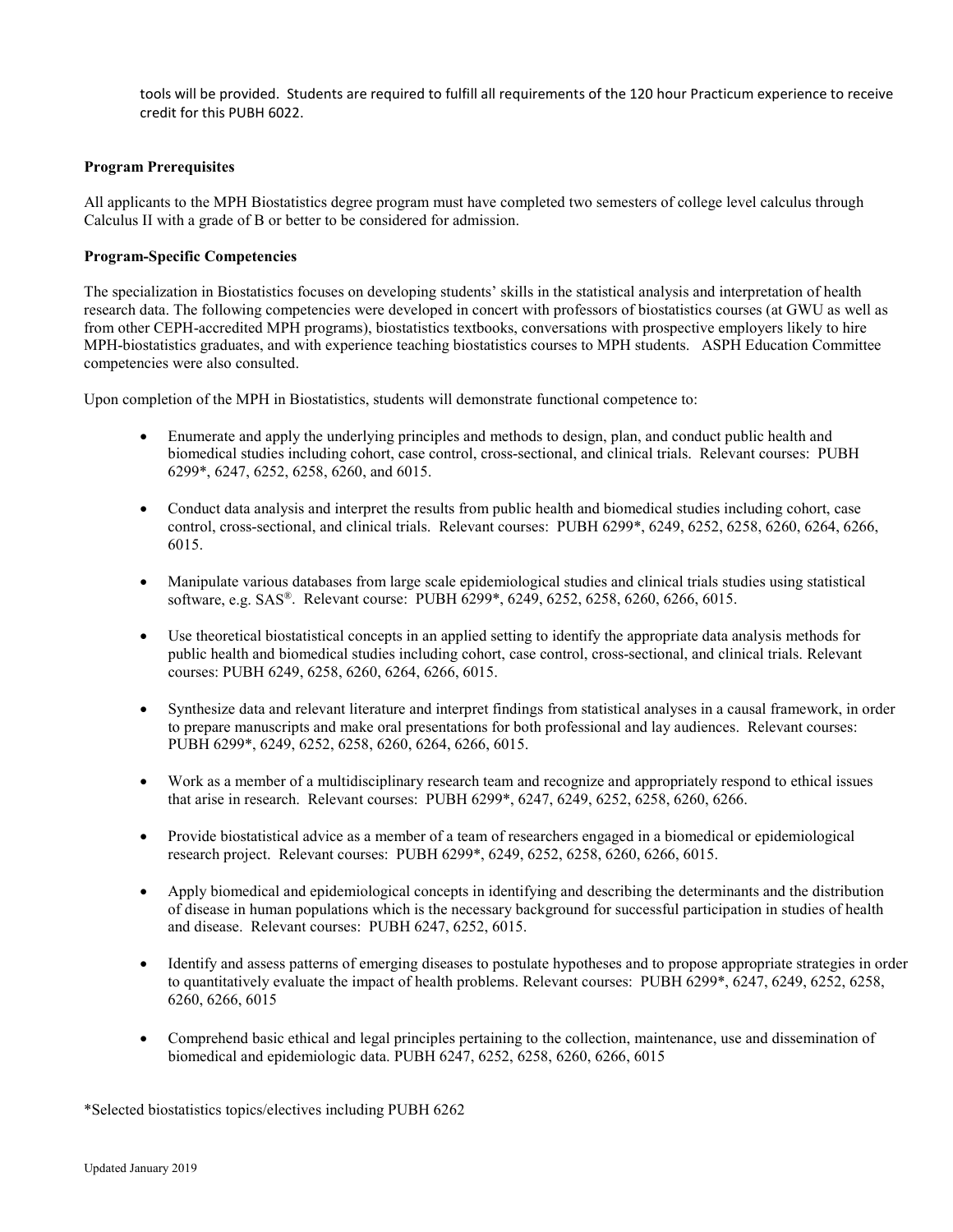#### **Sample Special Project Topics**

- Longitudinal Assessment of Disease Severity Markers in Renal Patients
- Analysis of USDA Data Trends on Toxic Residues in Animal Food Sources
- Alternative Methods for Analyzing Knee Surgery Outcome Data
- Correlates of Cerebral Spinal Fluid Substances in HIV Patients
- Development of a Prediction Model for Mortality in ICU Patients

#### **Sample Culminating Experience Topics**

#### **Cancer:**

- Inflammatory Breast Cancer
- Disparities in Cancer Diagnosis and Treatment
- Associations between Behavioral Factors and Cancer

#### **HIV/AIDS:**

- Use of Technology in the Care of HIV
- Infected Individuals
- Care of Pediatric and Adolescent HIV-Infected Patients
- Adherence to Antiretroviral Medications
- Development of Resistance to Antiretroviral Medications

#### **Infectious Disease:**

- Listeria at Meat Packaging Plants
- Food Contamination and Surveillance

#### **Other:**

- -Racial/Ethnic Disparities in Low Birth Weight
- -Use of Standardized Case Definitions in Adverse Events following Immunization Surveillance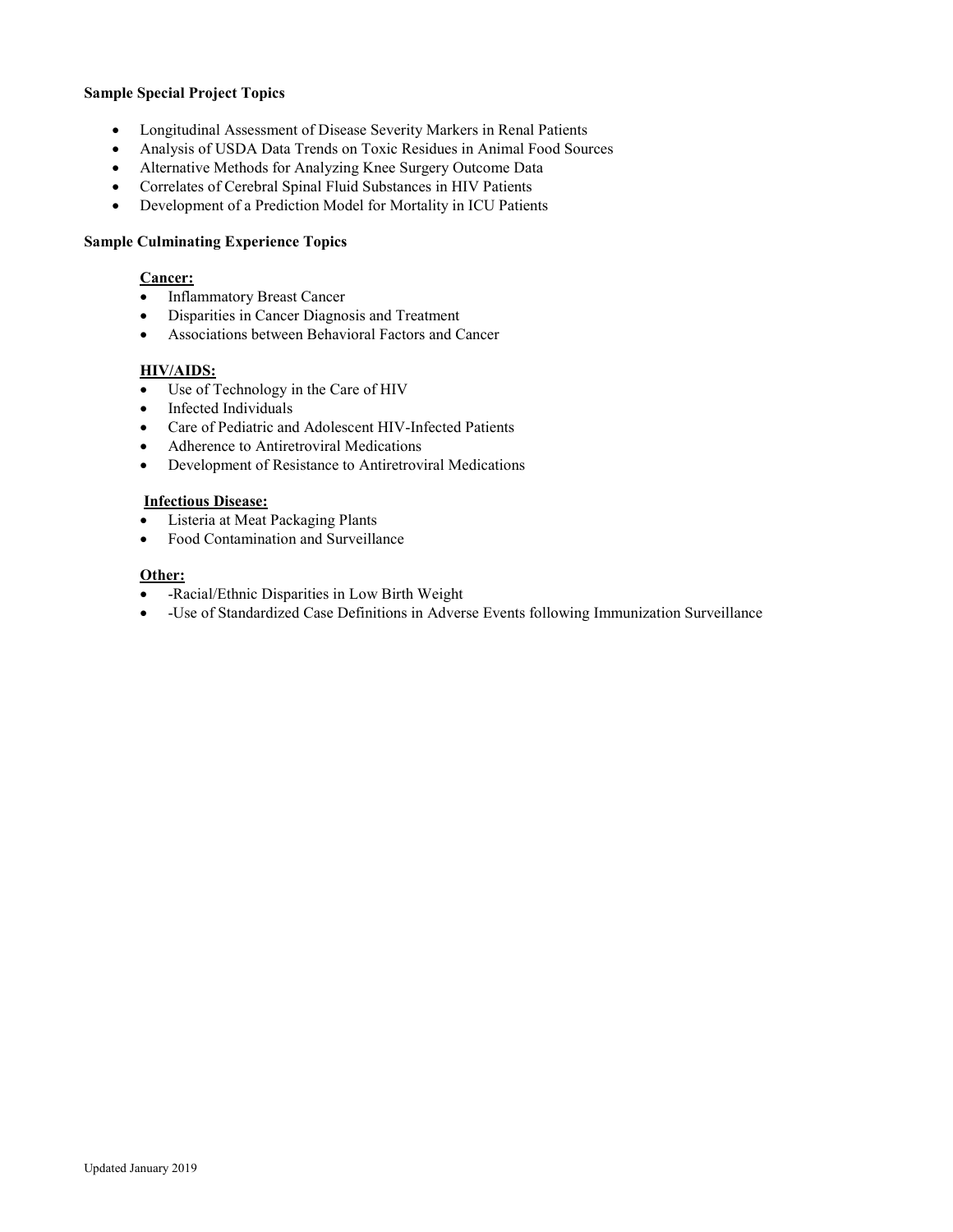# **Graduation Requirements**

#### **MPH, Biostatistics**

- 1. **Graduate Credit Requirement:.** 45 graduate credits are required.
- 2. **Course Requirements:** Successful completion of the Core Courses and the Program-Specific Courses are required.
- 3. **Practicum Requirement:** Students are required to fulfill all requirements of the Applied Practice Experience (Practicum) to receive credit for PUBH 6022.
- 4. **Interprofessional Education Experience (IPE):** Students are required to enroll, participate and complete an authorized IPE activity (PUBH 6023).
- 5. **Grade Point Requirement:** A 3.0 (B average) overall grade point average is required.
- 6. **Time Limit Requirement:** The degree must be completed within five years.
- 7. **Transfer Credit Policy.** Up to 12 graduate credits that have not been applied to a previous graduate degree may be transferred to the MPH upon approval. External credits must have been earned from an accredited institution in the last 3 years with a grade of 3.0 (B) or better. SPH Graduate Certificate students can transfer as many credits as meet program requirements, up to 18 credits, to the MPH. Graduate Certificate students wishing to transfer to a degree program may apply to do so via the online change of concentration petition after completion of 3 or more courses and a cumulative GPA of 3.0 or better. A grade of B or better is required for a course to be eligible for transfer.
- 8. **CITI Training requirement**: All students are required to complete training regarding human subject protection regulation and the Health Insurance Portability and Accountability Act of 1996 (HIPAA). To fulfill this requirement, you must complete the Collaborative IRB Training Initiative (CITI) Course in The Protection of Human Research Subjects.
- 9. **Integrity Quiz & Plagiarism requirement**: All students are required to review the George Washington University Code of Academic Integrity and take the quiz within their first semester of study. The Code of Integrity and step-by-step instructions can be found here: http://publichealth.gwu.edu/integrity
- 10. **Professional Enhancement requirement**: Students must participate in 8 hours per degree program Public Health-related lectures, seminars, and symposia, related to your field of study. Professional Enhancement activities supplement the academic curriculum and help prepare students to participate actively in the professional community. Opportunities for professional enhancement are regularly publicized via the Milken Institute SPH Listserv and through your department or advisor. Students must submit documentation of Professional Enhancement activities to the Office of Student Records. The documentation consists of the Professional Enhancement Form http://publichealth.gwu.edu/academics/forms (which includes a prior approval signature from the student's advisor, a description of the program agenda, and proof of attendance. Remember to submit your documentation before you apply to graduate!

**Course Descriptions and Registration** information can be found on the website: <http://publichealth.gwu.edu/academics>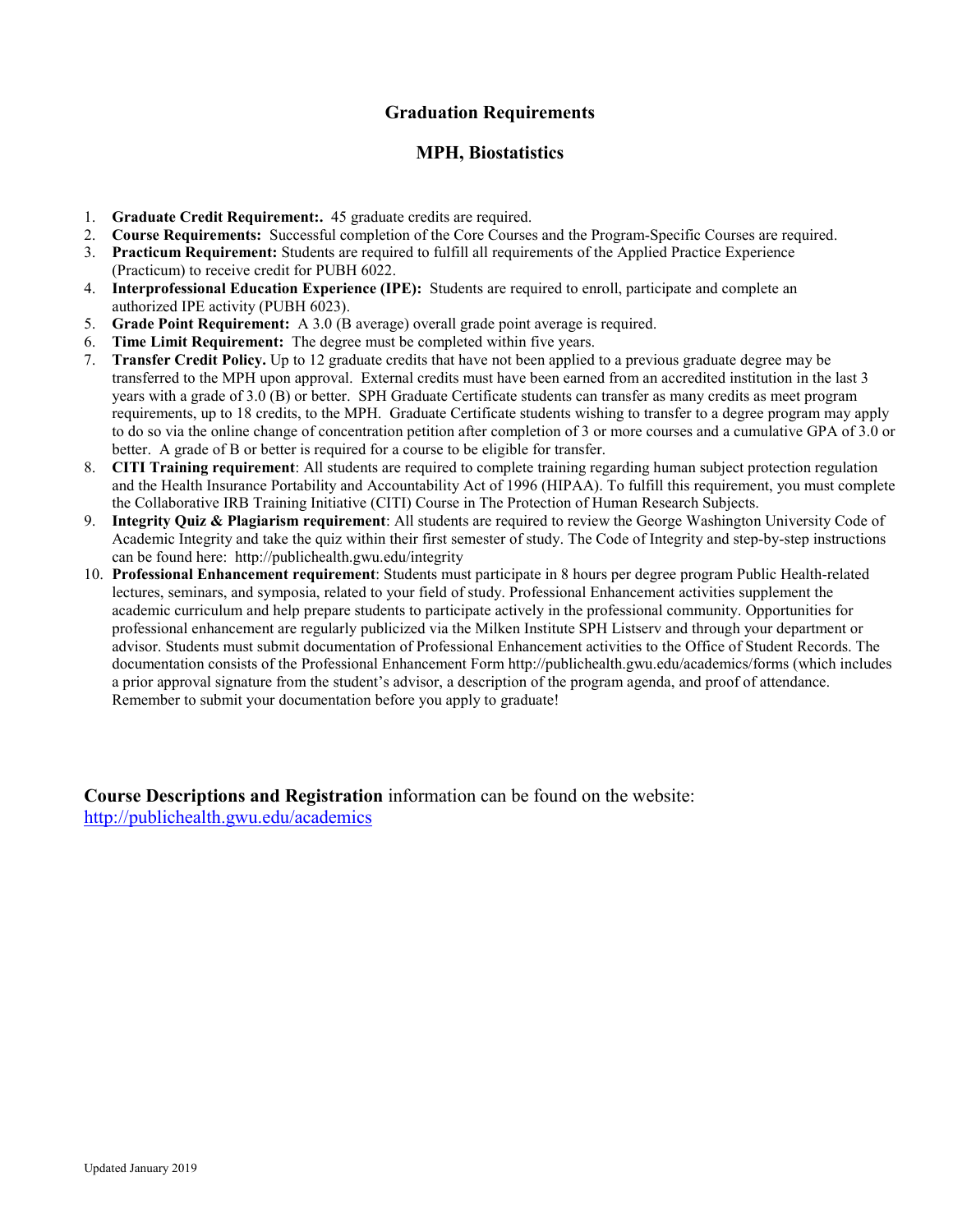# Milken Institute School of Public Health

# **Department of Biostatistics and Bioinformatics Master of Public Health BIOSTATISTICS**

THE GEORGE WASHINGTON UNIVERSITY

## **Program-at-a-Glance 2019-2020**

| <b>Begin Planning Your Practicum During Year 1</b> |                                                                                                                                   |                |                                  |  |  |  |  |
|----------------------------------------------------|-----------------------------------------------------------------------------------------------------------------------------------|----------------|----------------------------------|--|--|--|--|
|                                                    | <b>Required Core Course (19 credits)</b>                                                                                          | <b>Credits</b> | <b>Semester Offered</b>          |  |  |  |  |
| <b>PUBH 6002</b>                                   | <b>Biostatistical Applications for Public Health</b>                                                                              | 3              | Fall, Spring, Summer 10<br>weeks |  |  |  |  |
| <b>PUBH 6003</b>                                   | Principles & Practice of Epidemiology                                                                                             | 3              | Fall, Spring Summer 10<br>weeks  |  |  |  |  |
| <b>PUBH 6007</b>                                   | Social & Behavioral Approaches to Public Health                                                                                   | $\overline{2}$ | Fall, Spring, Summer I           |  |  |  |  |
| <b>PUBH 6009</b>                                   | <b>Fundamentals of Program Evaluation</b>                                                                                         | $\overline{2}$ | Fall, Spring, Summer I           |  |  |  |  |
| <b>PUBH 6011</b>                                   | Environmental & Biological Fundamentals of Public<br>Health                                                                       | 3              | Fall, Spring, Summer 10<br>weeks |  |  |  |  |
| <b>PUBH 6012</b>                                   | <b>Fundamentals of Health Policy</b>                                                                                              | $\overline{2}$ | Fall, Spring, Summer I           |  |  |  |  |
| <b>PUBH 6021</b>                                   | Essentials of Public Health Practice & Leadership 1:<br>Leading Self and Teams in Public Health                                   | 1              | Fall, Spring, Summer I           |  |  |  |  |
| PUBH 6022*                                         | Essentials of Public Health Practice & Leadership 2:<br>Managing Organizations and Influencing Systems in<br><b>Public Health</b> | 1              | Fall, Spring, Summer I           |  |  |  |  |
| <b>PUBH 6023</b>                                   | <b>Interprofessional Education Experience</b>                                                                                     | $\pmb{0}$      | Fall, Spring Summer              |  |  |  |  |
| <b>PUBH 6015</b>                                   | <b>Culminating Experience</b>                                                                                                     | 2              | See Advisor                      |  |  |  |  |
| <b>Required Departmental Courses (19 credits)</b>  |                                                                                                                                   |                |                                  |  |  |  |  |
| <b>PUBH 6247</b>                                   | Design of Health Studies                                                                                                          | 3              | Fall, Spring                     |  |  |  |  |
| <b>PUBH 6249</b>                                   | Use of Statistical Packages: Data Management and Data<br>Analysis                                                                 | 3              | Fall, Spring                     |  |  |  |  |
| <b>PUBH 6252</b>                                   | <b>Advanced Epidemiology Methods</b>                                                                                              | 3              | Fall, Spring                     |  |  |  |  |
| <b>PUBH 6258</b>                                   | Advanced Topics in Biostatistical Consulting                                                                                      | $\mathbf{1}$   | Spring                           |  |  |  |  |
| <b>PUBH 6260</b>                                   | Advanced Data Analysis for Public Health                                                                                          | 3              | Fall, Spring                     |  |  |  |  |
| <b>PUBH 6264</b>                                   | <b>Quantitative Methods</b>                                                                                                       | 3              | Spring                           |  |  |  |  |
| <b>PUBH 6266</b>                                   | <b>Biostatistical Methods</b>                                                                                                     | 3              | Fall                             |  |  |  |  |
| <b>Electives (7 credits)</b>                       |                                                                                                                                   |                |                                  |  |  |  |  |
| PUBH 6xxx                                          | Any SPH (PUBH, HSML, EXNS) graduate level course                                                                                  | $\overline{7}$ | Fall, Spring, Summer             |  |  |  |  |
|                                                    |                                                                                                                                   |                |                                  |  |  |  |  |
| <b>Course Distribution</b>                         |                                                                                                                                   | <b>Credits</b> |                                  |  |  |  |  |
| <b>Public Health Core Courses</b>                  |                                                                                                                                   | 17             |                                  |  |  |  |  |
| <b>Culminating Experience</b>                      |                                                                                                                                   | $\overline{2}$ |                                  |  |  |  |  |
| <b>Required Departmental Courses</b>               |                                                                                                                                   | 19             |                                  |  |  |  |  |
| School of Public Health Electives                  |                                                                                                                                   |                |                                  |  |  |  |  |
| <b>Total Degree Credits</b>                        |                                                                                                                                   | 45             |                                  |  |  |  |  |

*\* Note: In PUBH 6021 and PUBH 6022, the Applied Practice Experience (Practicum) will be introduced and guidelines and tools for fulfilling this requirement will be provided. Upon completion of the 120-hour required practicum, students will receive credit for PUBH 6022.*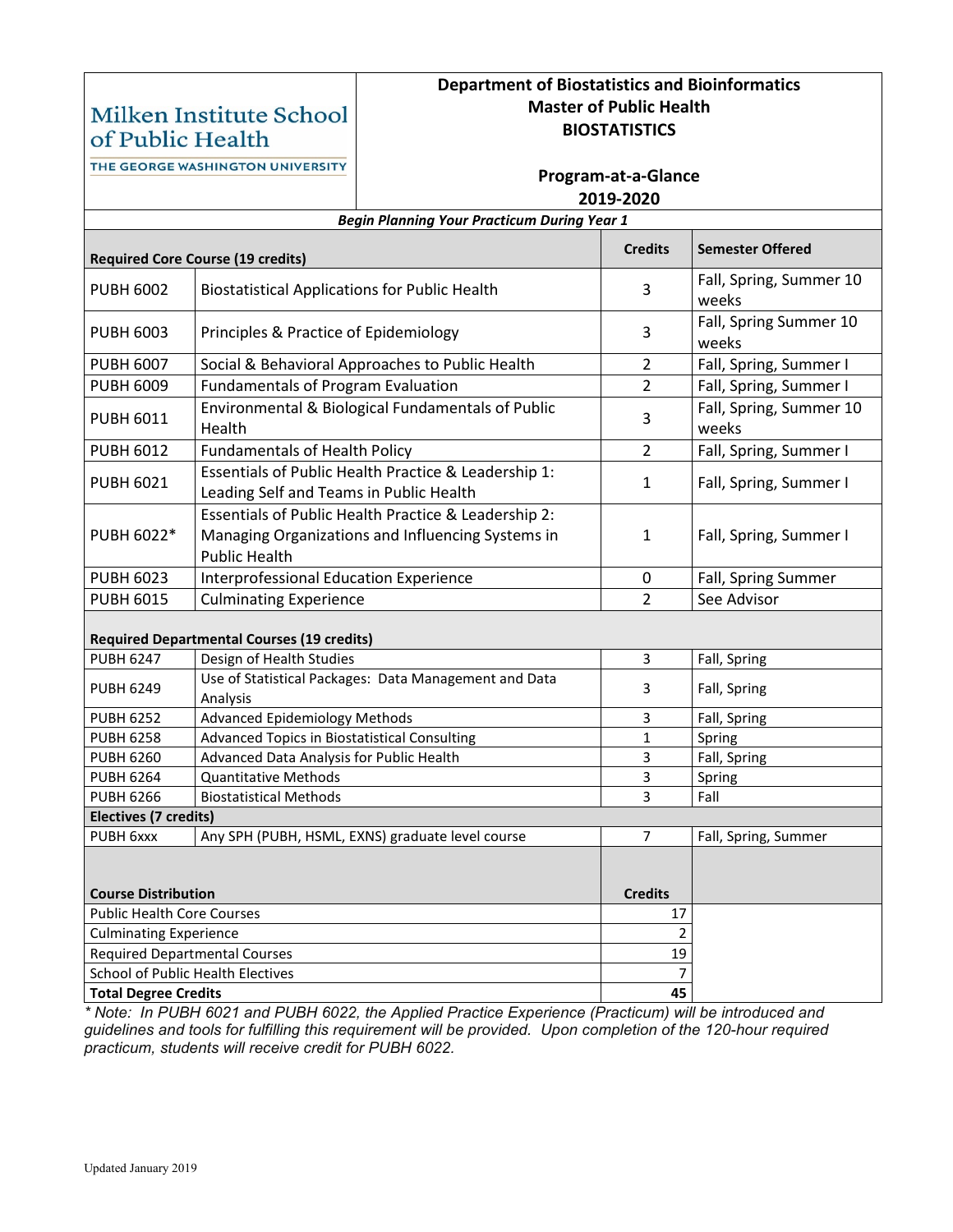# Milken Institute School of Public Health

**Biostatistics**

**Advising Tips**

THE GEORGE WASHINGTON UNIVERSITY

### **NOTE: Always see your advisor for course scheduling and sequencing strategies, but remember that proper course selection, fulfilling requirements, and on-time graduation are your responsibilities.**

The Master of Public Health (MPH) curriculum consists of four types of courses:

- Required Core Courses
- Required Program-Specific Courses
- **Electives**
- Required Practicum and Culminating Experience

The MPH core courses are designed to provide students with a broad public health context as well as a critical foundation for subsequent coursework. Early completion of these core courses ensures that students will have the base of knowledge to successfully complete the program specific courses and to get as much as possible out of them. As such, entering students are expected to enroll in MPH core courses in accordance with the following guidelines:

- We expect MPH students to complete the MPH core courses in their first year following their admission into the program (fall/spring/summer).
- Students may take core courses in any order.

Part-time students (who generally take 5 to 7 credits per semester) will typically concentrate on taking just core courses in their first year, and then take program-specific courses in their second and third years.

In order to help assure that all students complete core courses in the first year of study, GW SPH will offer all core courses during all three semesters (fall, spring, and summer). This will allow students who wish to complete their MPH degree within two years to do so, and will allow every student to make steady progress toward completing the MPH degree. Most of the MPH Biostatistics program specific courses are offered twice in each academic year (fall/spring semesters).

We recognize that there may be exceptional circumstances that make it difficult for a student to complete core courses in the first year as outlined above. Any such student should discuss this situation with his or her academic advisor.

For additional information and resources regarding registration, course descriptions, schedule of classes, advising, etc. follow this link: <http://publichealth.gwu.edu/academics>

Table 1 (full time students) and Table 2 (part time students) present sample course schedules that students admitted to the MPH program in biostatistics can use as a guideline to structure their program of studies. It is noteworthy that in either sample course schedule a fully 45 credits are required to complete the degree, including core courses (17 credits), program specific courses (19 credits), Epi-Bio electives (7 credits) and the culminating experience (2 credits). See below.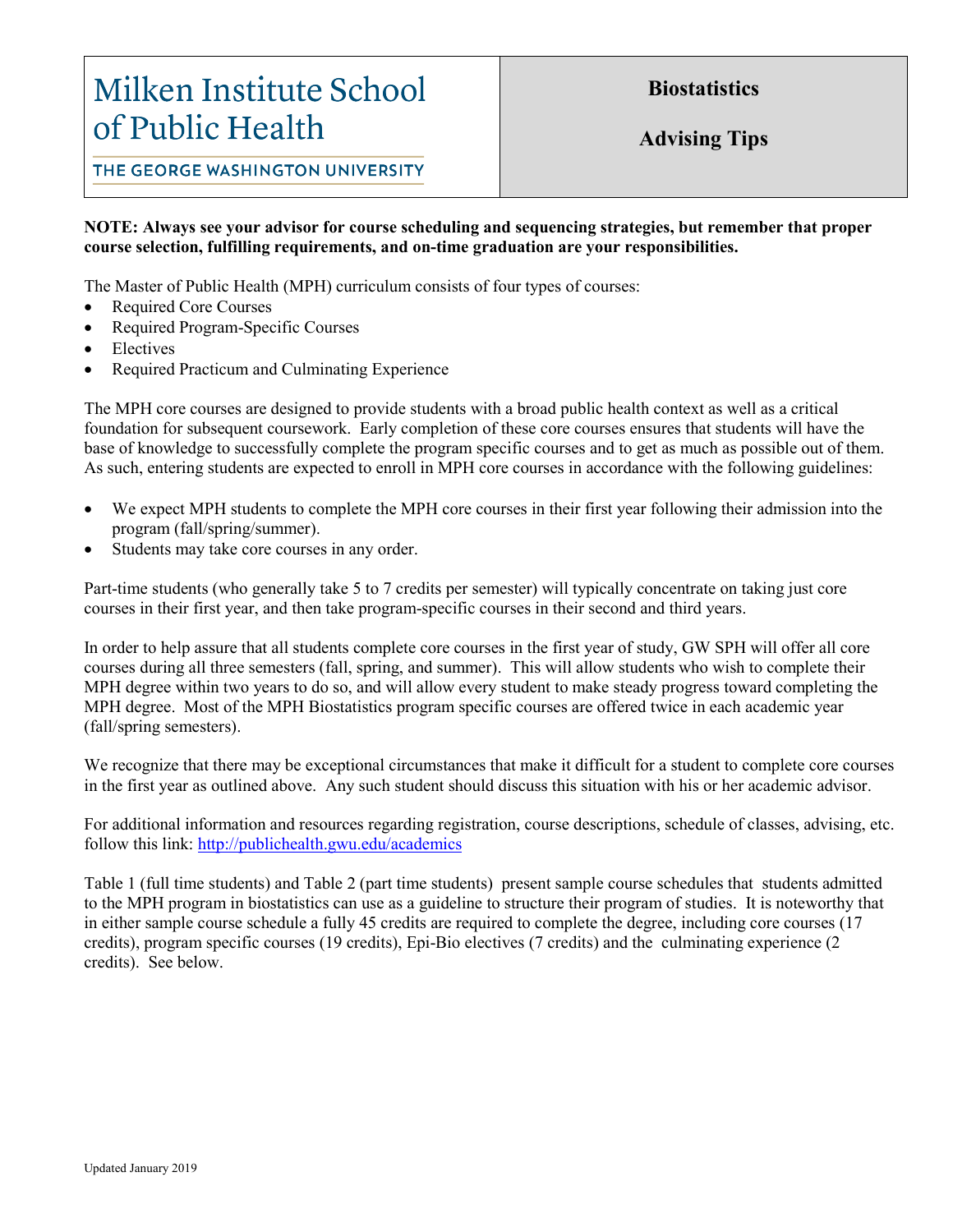# **Milken Institute School of Public Health MPH in Biostatistics (45 cr)**

# **Sample Schedule for 2-Year Completion (Summer start)**

| <b>Semester</b>             | Cr             | Course #         | <b>Course Name</b>                            |
|-----------------------------|----------------|------------------|-----------------------------------------------|
| Summer 1st                  | 3              | <b>PUBH 6002</b> | <b>Biostatistical Applications for Public</b> |
| vear                        | $\overline{2}$ | <b>PUBH 6009</b> | Health                                        |
| 5 credits                   |                |                  | Fundamentals of Program Evaluation            |
| Fall 1 <sup>st</sup> year   | 3              | <b>PUBH 6003</b> | Principles and Practice of Epidemiology       |
| 9 credits                   | $\overline{2}$ | <b>PUBH 6012</b> | <b>Fundamentals of Health Policy</b>          |
|                             | $\mathbf{1}$   | <b>PUBH 6021</b> | Essentials of Public Health Leadership &      |
|                             | 3              | <b>PUBH 6249</b> | Practice 1                                    |
|                             |                |                  | Use of Stat Packages for Data Analysis        |
| Spring 1 <sup>st</sup> year | $\overline{2}$ | <b>PUBH 6007</b> | Social Behavioral Approaches to Public        |
| 9 credits                   | 3              | <b>PUBH 6247</b> | Health                                        |
|                             | 3              | <b>PUBH 6264</b> | Design of Health Studies                      |
|                             | 1              | PUBH 6xxx        | Quantitative Methods                          |
|                             | $\theta$       | <b>PUBH 6023</b> | <b>PUBH</b> Elective                          |
|                             |                |                  | Interprofessional Education Experience        |
| Summer 2 <sup>nd</sup> year | 3              | <b>PUBH 6011</b> | <b>Environmental and Biological</b>           |
| 5 credits                   | $\overline{2}$ | PUBH 6xxx        | Fundamentals                                  |
|                             |                |                  | <b>PUBH Electives</b>                         |
| Fall 2 <sup>nd</sup> year   | 3              | <b>PUBH 6252</b> | Advanced Epidemiologic Methods                |
| 9 credits                   | 3              | <b>PUBH 6266</b> | <b>Biostatistical Methods</b>                 |
|                             | $\overline{2}$ | PUBH 6xxx        | <b>PUBH</b> Elective                          |
|                             | 1              | <b>PUBH</b>      | Essentials of Public Health Leadership &      |
|                             |                | 6022+Practicum   | Practice 2                                    |
| Spring 2 <sup>nd</sup> year | $\mathbf{1}$   | <b>PUBH 6258</b> | <b>Advanced Topics in Biostatistical</b>      |
| 8 credits                   | 3              | <b>PUBH 6260</b> | Consulting                                    |
|                             | $\overline{2}$ | <b>PUBH 6015</b> | Advanced Data Analysis for Public Health      |
|                             | $\overline{2}$ | PUBH 6xx         | <b>Culminating Experience</b>                 |
|                             |                |                  | <b>PUBH</b> Elective                          |